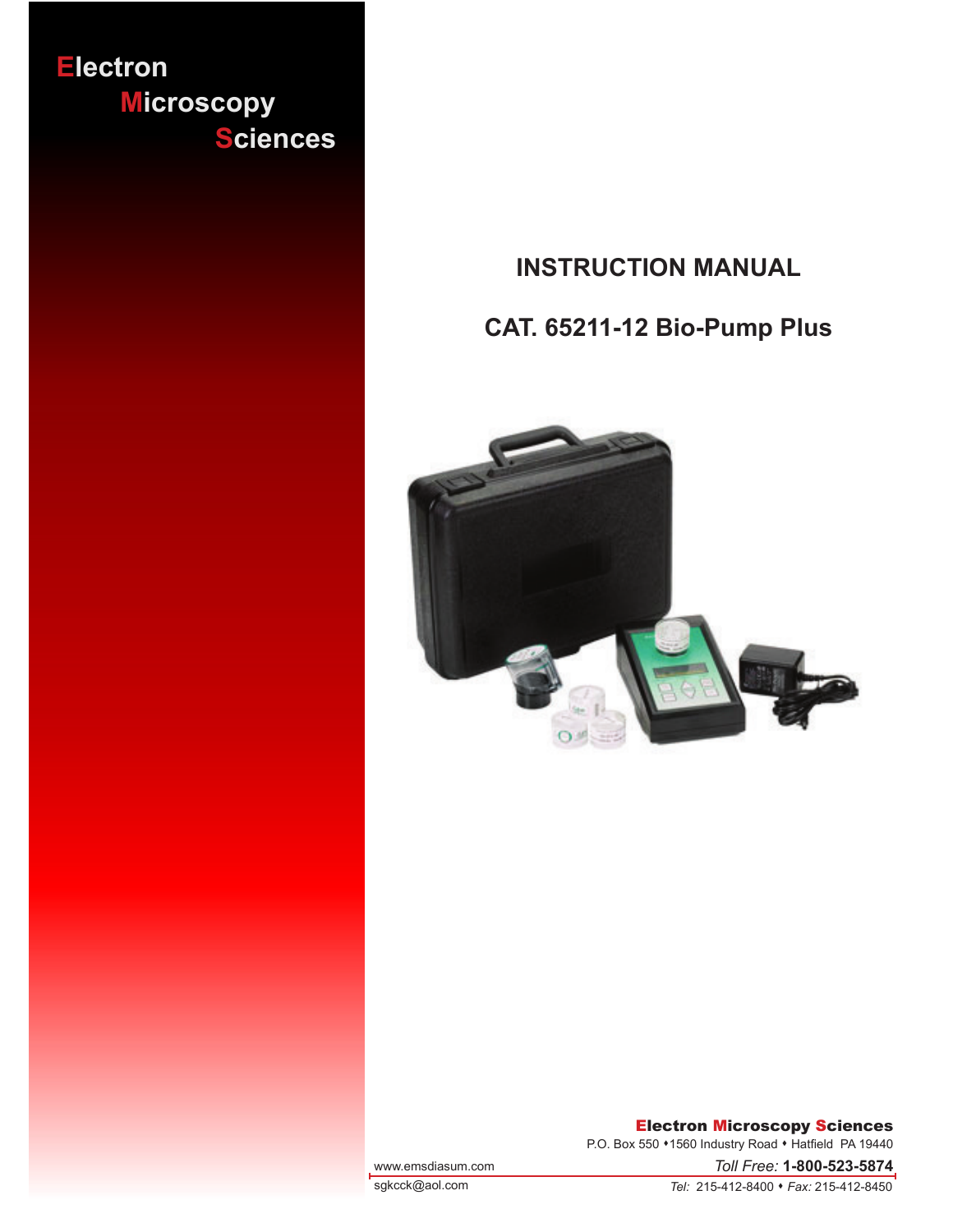## **Introduction**

The Bio-Pump Plus is an advanced portable, battery-powered air sampling pump designed for the exclusive use with Air-O-Cell, Via-Cell and Air-O-CSI cassettes.

#### **Specifications**

| Flow rate:  | 15lpm                                                                          |
|-------------|--------------------------------------------------------------------------------|
| Accuracy:   | $± 5\%$                                                                        |
| Housing:    | ABS plastic                                                                    |
| Battery:    | Rechargeable nickel metal hydride (NiMH)                                       |
| Run time:   | Minimum 8 hours continuous (100 (5)-minute samples new, fully charged battery) |
| Dimensions: | 4.3/8" (w) x 2.75" (h) x 8" (d) inches                                         |
| Weight:     | $1.6$ lbs                                                                      |

**Pump Overview**

*Front View of Pump*



- $1.$ Rubber grommet cassette attachment
- LCD display  $2.$
- 3. "Sample complete" light
- START/STOP button  $\overline{4}$ .
- POWER button 5
- UP/DOWN arrows 6.
- $7.$ "Low battery" light
- **SET** button 8.
- 9. QUICK SAMPLE button
- 10. "Charging" indicator light
- 11. Tripod mounting threads, 1/4" (on bottom)
- 12. Battery compartment (on bottom)
- 13. Battery charging jack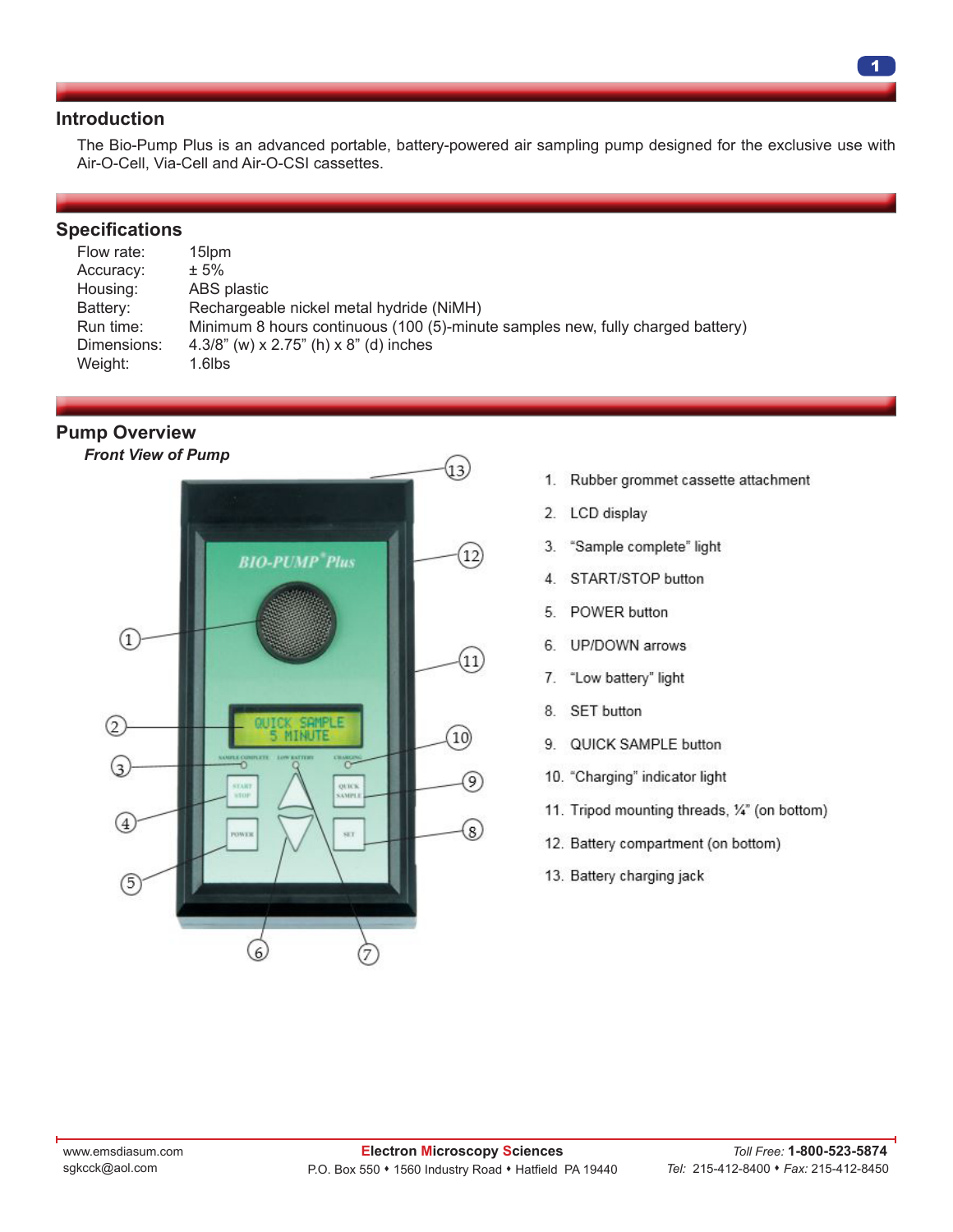## **Pump Overview,** *continued*

*Back View of Pump*



## **Calibration**

We recommend that the Bio-Pump Plus be calibrated and verified at least once every day of use. A flow indicator for Air-O-Cell cassettes and Via-Cell/Air-O-Cell CSI cassettes is supplies with the pump for ease of calibration. You may also calibrate your pump using the optional Bio-Pump TSI primary calibrator. These are the only approved calibrators that are specially designed to work with low back pressure impeller fan type pumps.

## **Calibration Warning!**

DO NOT calibrate the pump using any other devices. Doing so will yield inaccurate readings due to the backpressure created by the calibrators.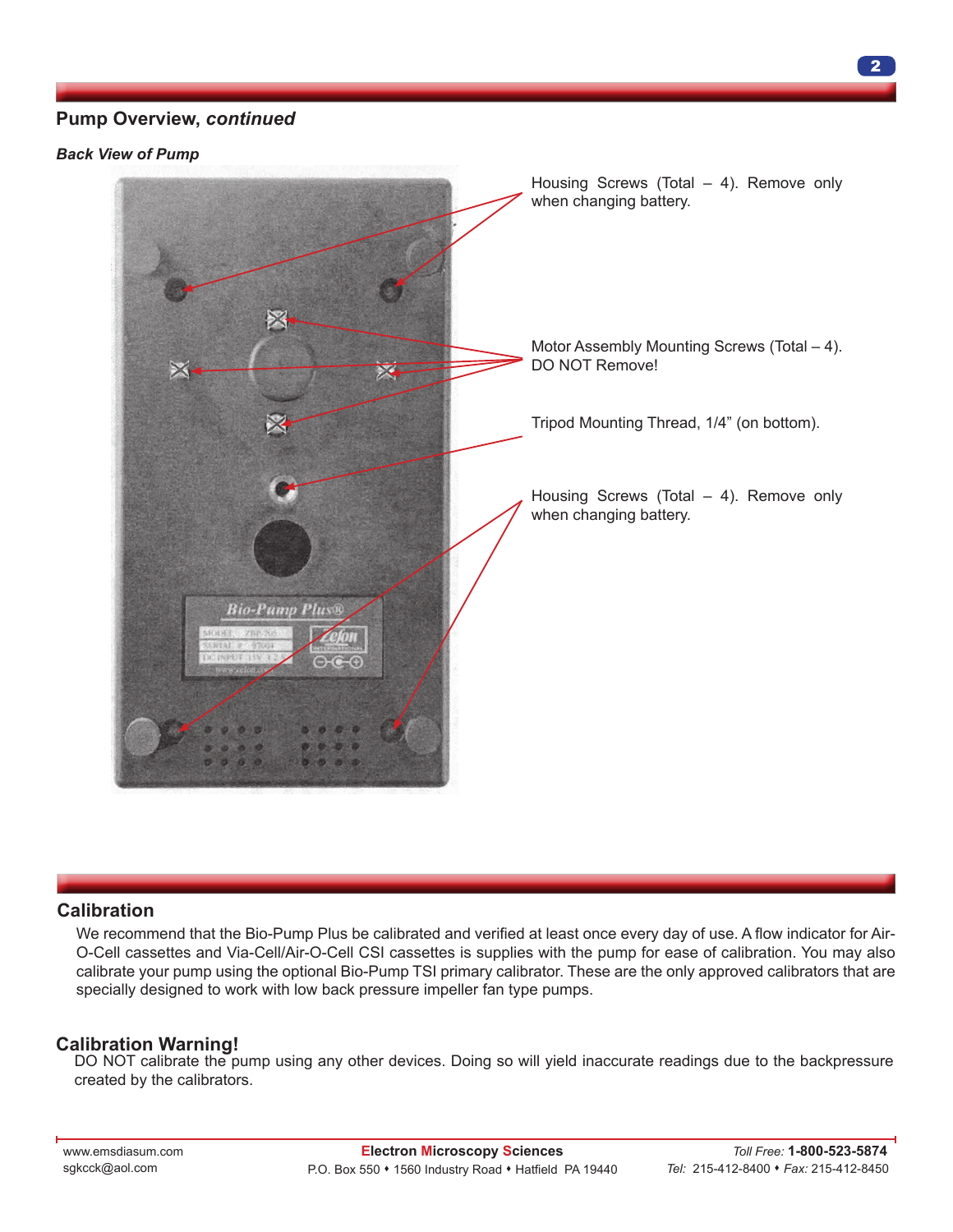## **Adjusting Calibration**



Connect flow indicator to pump as shown



Adjust flow until ball is centered on line

- 1. Press the POWER button to turn on the pump.
- 2. Using the arrows, select CALIBRATE BIO-PUMP.
- 3. Connect the flow indicator or bubble tube.
- 4. Press the SET button and the unit will start running at a low speed.
- 5. Use the arrows to adjust the flow rate until 15lpm is shown on the flow indicator or bubble tube. **NOTE:** When setting calibration, the flow starts out very low. Continue to press the up arrow until 15lpm is reached. This may take as many as 15 pushes of the button.
- 6. Press the set key to save the calibration. The pump will stop automatically.

**NOTE:** *To check the pump calibration you must use the "verify calibration" setting. Using the Calibrate Bio-Pump mode will erase the previous flow setting from memory and revert to a low speed setting.* 

## **Verifying Calibration**

- 1. Press the POWER button to turn on the pump.
- 2. Use the arrow buttons to select VERIFY CALIBRATION.
- 3. Connect the flow indicator or bubble tube.
- 4. Press the SET or START button to begin.
- 5. Measure the flow rate with the calibrator. To stop, press the stop button. To adjust the calibration, use the CALIBRAT-ED-PUMP option as described above.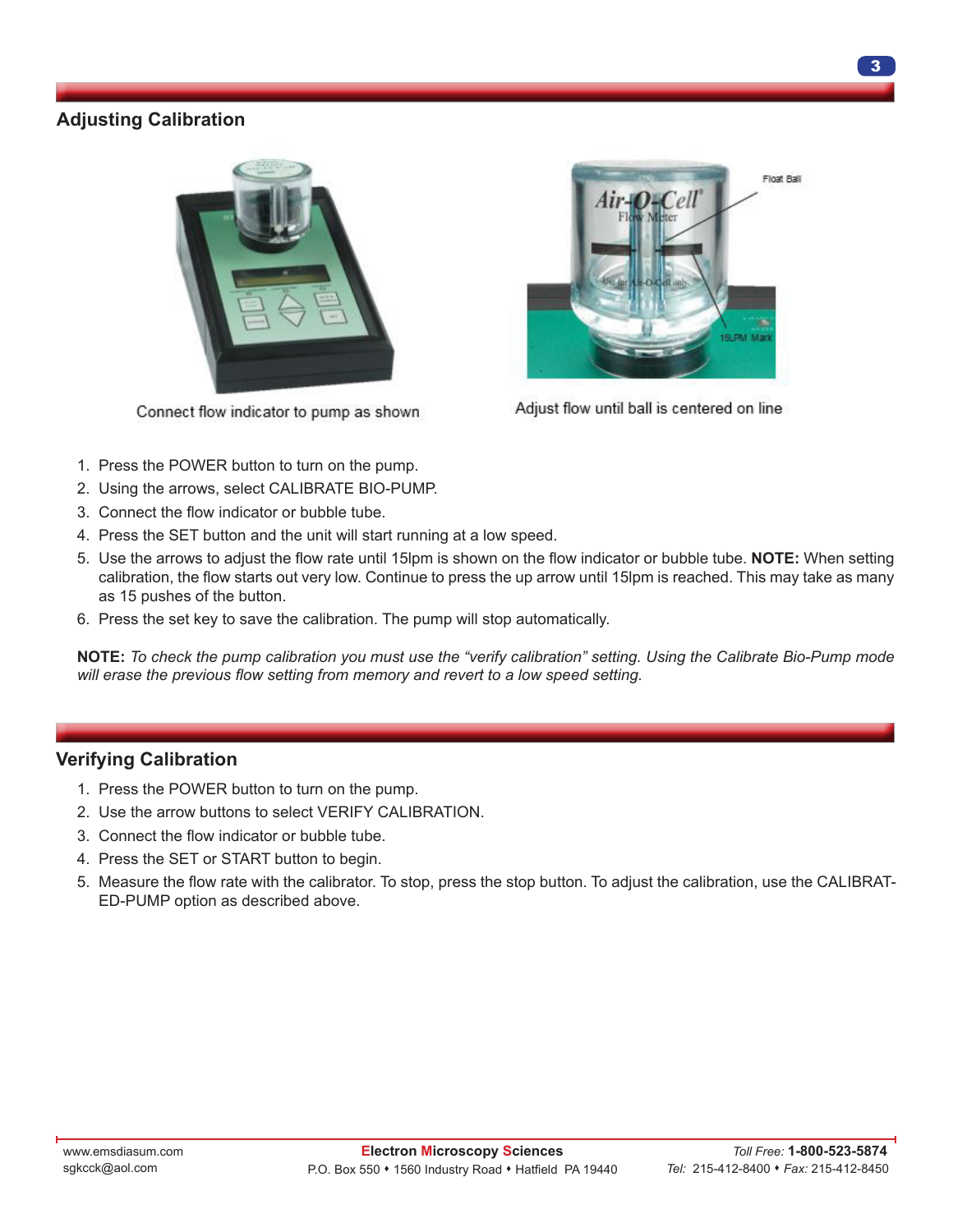## **Sampling Modes**

Bio-Pump Plus comes with three (3) different sampling modes to choose from:

- *• Quick sample mode*
	- Allows easy sampling of the most commonly used predetermined sampling times of 1, 2, 5, or 10 minutes.
- *• Single Sampling mode* Designed to take one sample at a predetermined amount of time. Amount of time can be set anywhere from 1 minute to 9 hours 59 minutes,
- *• Sequential sampling mode*

Allows the pump to be programmed to turn on and off at predetermined times. Example: It can be programmed to run for one minute every hour for 5 hours.

#### *Taking Sampling Using The Quick Sample Mode*

- 1. Place the pump in the desired location.
- 2. Place cassette on the rubber grommet on top of the pump so that the cassette fits snugly.
- 3. Press the POWER button to turn on the pump.
- 4. Press the QUICK SAMPLE button. The display should read: QUICK SAMPLE, 1 minute.
- 5. Continue to press the QUICK SAMPLE button to change the sample time from 1, 2, 5, and 10 minutes.
- 6. Once the correct number of minutes is displayed, press START to begin sampling.
- 7. Once completed, the unit will beep and the display will show SAMPLE COMPLETE. The yellow sample complete light will turn on. Remove the cassette from pump by gently pulling upward. Seal cassette, document the sample run time and send to laboratory for analysis.

#### *NOTE: To exit Quick Sample Mode at anytime, press the SET button.*

#### *Taking Samples Using Single Sampling Mode*

- 1. Place the pump in the desired location.
- 2. Place cassette on the rubber grommet on top of the pump so that the cassette fits singly.
- 3. Press the POWER button to turn on the pump.
- 4. Using the arrows, select SINGLE SAMPLING MODE.
- 5. Press SET.
- 6. Using the arrows, enter the sample run time (adjustable in 1 minute increments).
- 7. Press SET.
- 8. Press START to begin sampling. Once completed, the unit will beep and the display will show SAMPLE COMPLETE and the red sample complete light will turn on. Remove cassette from pump by gently pulling upward.
- 9. Seal cassette, document the sample run time and send to laboratory for analysis.

*NOTE: To exit Single Sample Mode at anytime, press the SET button. Previous Run Time will be stored in memory.*

#### *Taking Samples Using Sequential Sampling Mode*

- 1. Set up the pump as described in steps 1-3 for single sampling mode.
- 2. Using the arrows, select SEQUENTIAL SAMPLING MODE, then press SET.
- 3. Using the arrows, select the number of on/off cycles, then press SET.
- 4. Using the arrows, select the CYCLE RUN TIME (adjustable in seconds), then press SET.
- 5. Using the arrows, select the CYCLE OFF TIME (adjustable in seconds), then press SET.
- 6. Press START to being sampling. Once completed, the unit will beep, the display will show SAMPLE COMPLETE and the yellow sample complete light will turn on. Remove cassette from pump by gently pushing upward.
- 7. Seal cassette, document the sample run time and send to laboratory for analysis.

*NOTE: To exit Sequential Sample Mode at anytime, press the SET button after Run Time and Off Time have both been set.*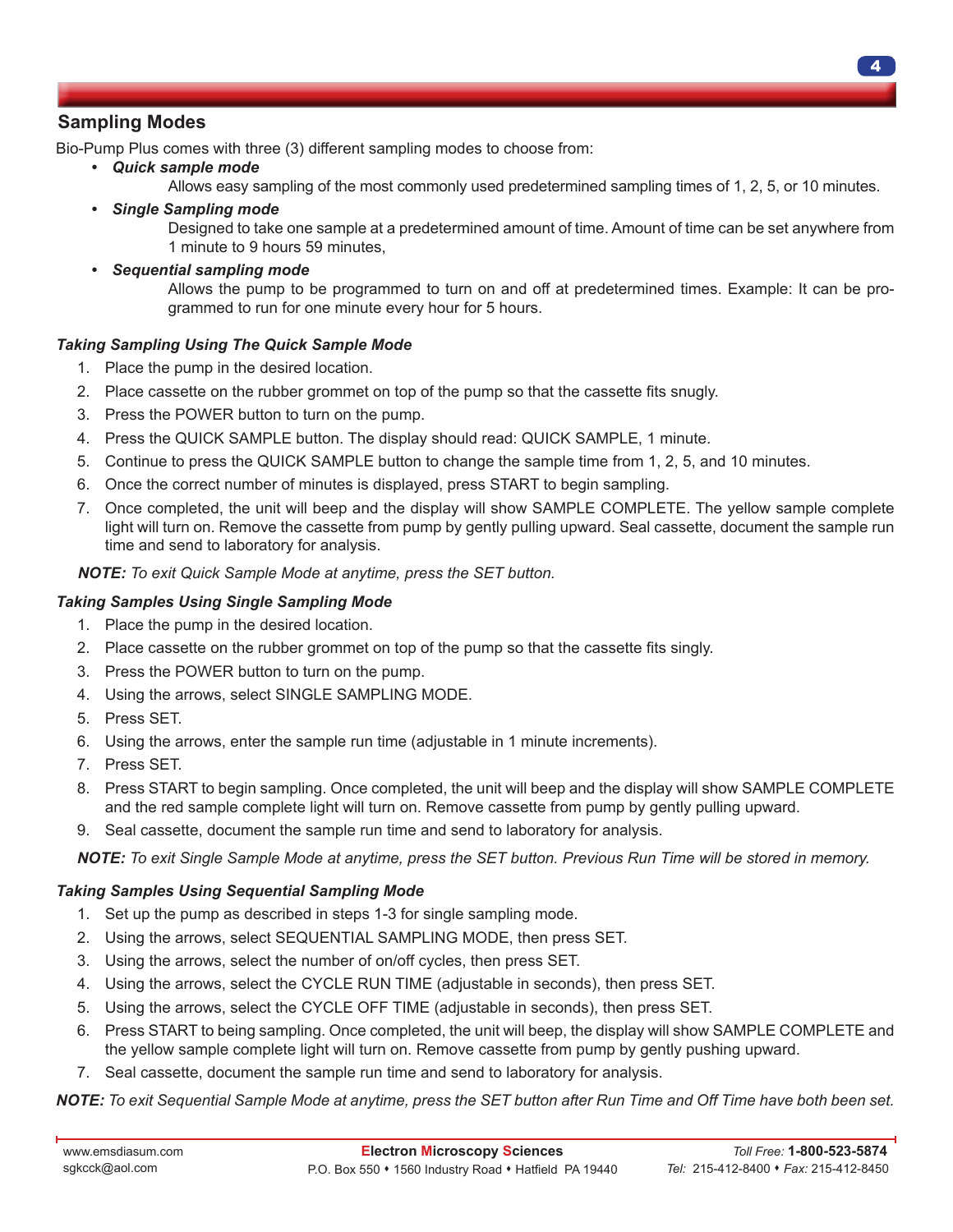## **Battery**

#### *Check Remaining Battery Power*

- 1. Press the POWER button to turn on the pump.
- 2. Using the arrows, select BATTERY LEVEL. The display will show "CHECKING BATTERY LEVEL".
- 3. After a few seconds, the percentage of battery life remaining will be displayed.

 **NOTE:** The percentage shown may vary up or down at times as the batteries adjust themselves. Nickel Metal Hydride (NiMH) batteries constantly work at regenerating themselves and releasing more power. It is possible for the displayed battery life to increase or decrease without being used because of this.

#### *Low Battery Shut Down*

 If the battery becomes low enough that the unit will not operate at a constant speed, the unit will shut down. During shutdown, the amount of actual run time will be saved. When power is restored, simply turn on the power, press the SET button, and the time the pump ran before shutting down will be displayed.

#### *Charging the Battery*

 To charge the battery, plug in the charger. The green charging light next to the LCD display will Illuminate to indicate the unit is charging. When charging is complete, the light will go out. A full battery charge takes approximately 3 hours. If the pump will not be used for an extended period of time, it will slowly lose its battery charge and will need to be recharged before use. During these extended periods the pump can be kept plugged in so the battery receives a trickle charge.

 **NOTE:** During a trickle change, the battery charging indicator light will not illuminate.

#### *AC Power Operation*

 The Bio-Pump may be run using standard AC power supplied by the charger. To do this, simply plug in the charger and run as normal.

#### *Installing a New Battery*

1. Remove the four Phillips-head screws at each corner on the bottom of the case.



2. Lift bottom of case about 1 cm up and turn it over, *to the right* of the top case.



3. Unplug the old battery from circuit board. Remove it from the top of the case.



- 4. Install new battery in same orientation as the old.
- 5. Plug into board.
- 6. Replace bottom cover with the four Phillips-head screws. DO NOT over-tighten as screws may strip.

www.emsdiasum.com